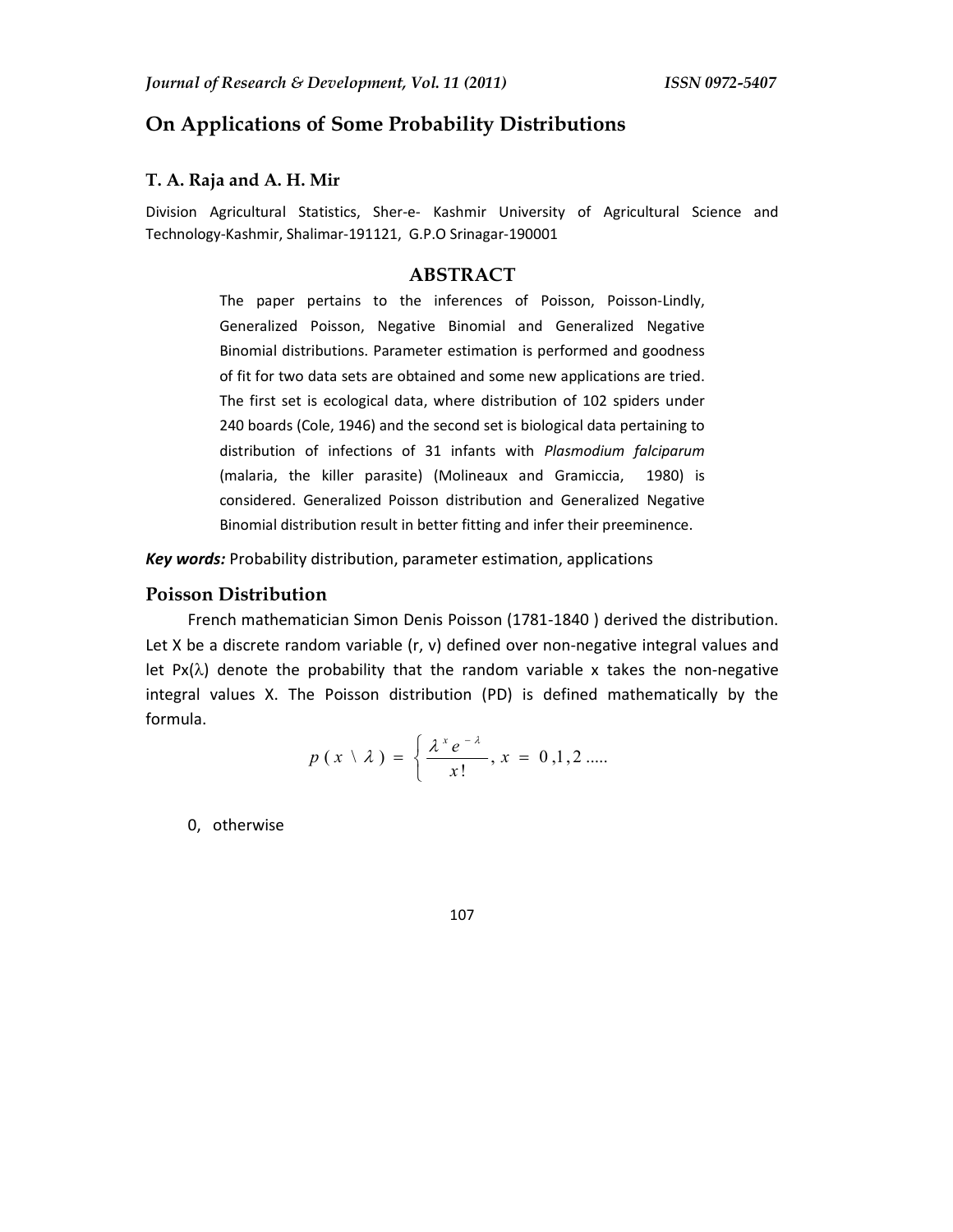Where ( $\lambda$  >0) and is known as parameter of the distribution. It is generated by processes in which a large number of cells, squares, leaves, petals or intervals of time (e.g. seconds, minutes, hours, and days) are hit by a relatively small number of events (births, deaths, blood cells, nuclear decay particles, ball spot, etc), Such that the occurrence or non occurrence of events in an interval and the probability of two or more occurrences of events in an interval of time is almost zero i.e. a cell (or interval) with certain counts is likely to get another count as a cell with fewer counts or with no counts at all. This principle of randomness implies that the individual organisms or events are scattered by chance alone.

The Poisson model depends upon a single parameter  $\lambda$ , which is mean as well as the variance of the distribution. The principle of complete randomness in Poisson distribution is excellent but it is not practical for all situations. (Consul, 1989).

## **Estimation of parameters of Poisson Distribution**

Simon Denis Poisson (1781-1840) gave the moment estimator for the parameter of PD as: −

 $\lambda = x = m1$ 

Where  $\lambda$  or m1, is the sample mean.

## **Poisson-Lindley Distribution**

Lindley (1958) derived a distribution known as Lindley distribution based on Baye's Theorem. Sankaran (1970) generalized Lindley distribution by mixing with Poisson distribution which is known as Poisson- Lindley distribution. The probability generating function of Poisson- Lindley distribution obtained by compounding the Poisson distribution with one due to Lindley may be defined as

$$
g(t) = \frac{(\theta + 2 - z)\theta^2}{(\theta + 1)(\theta + 1 - z)^2}, \qquad \theta > 0.
$$

The probability recurrence relation may be expressed as

$$
P_{r+1} = \frac{P_r(\theta+3+r)}{(\theta+1)(\theta+2+r)}, \quad \text{for } r \ge 0,
$$

$$
108 \\
$$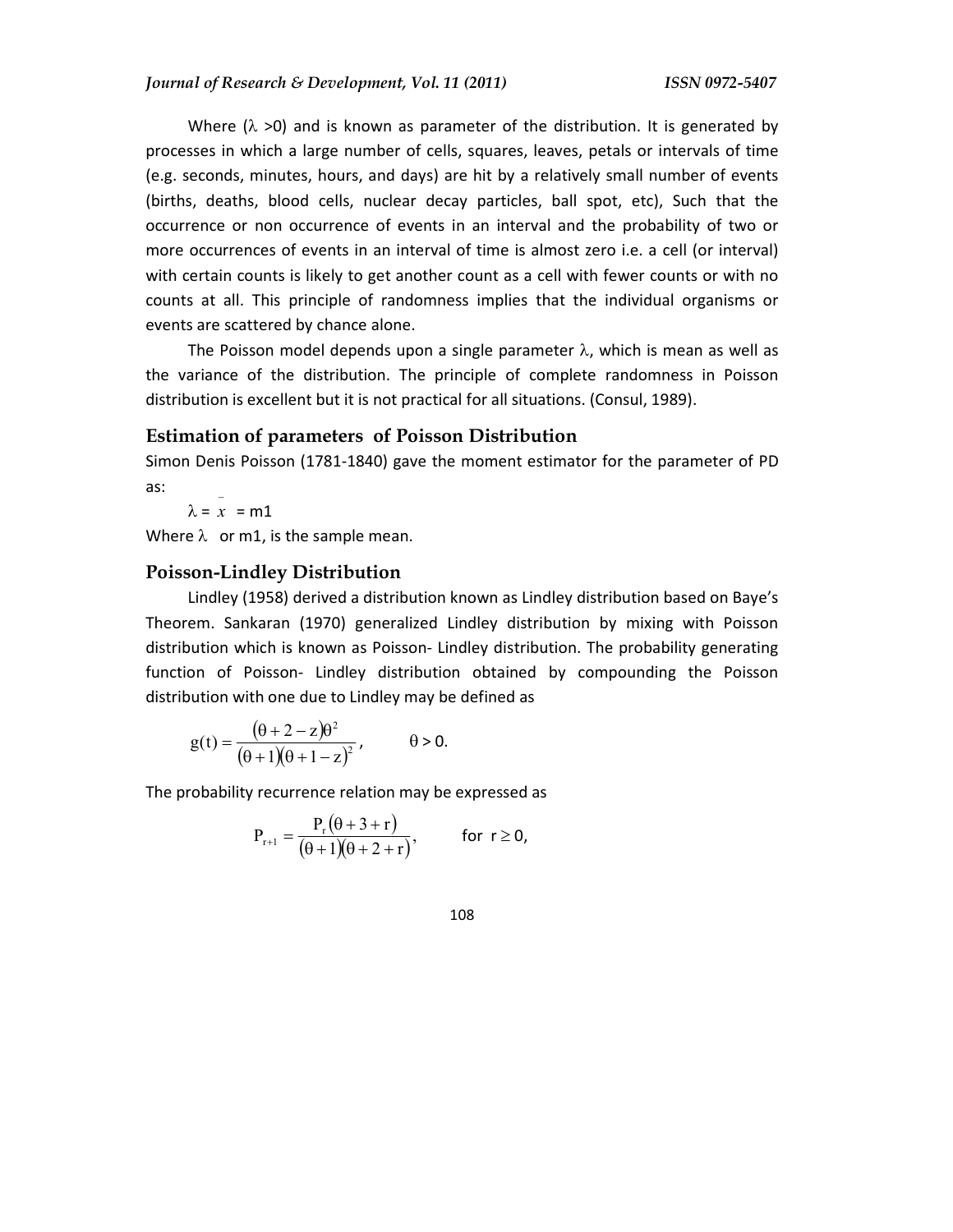*Journal of Research & Development, Vol. 11 (2011) ISSN 0972-5407* 

where 
$$
P_0 = \frac{\theta^2 (\theta + 2)}{(\theta + 1)^3}
$$
. Here  $\mu = \frac{\theta + 2}{\theta(\theta + 1)}$ , and  

$$
\sigma^2 = \frac{\theta^3 + 4\theta^2 + 6\theta + 2}{\theta^2(\theta + 1)^2},
$$

be respectively the mean and variance of the distribution.

## **Estimation of parameters of Poisson-Lindley Distribution**

The estimation of the parameter  $\theta$  of the distribution is related to  $\mu$  by

$$
\theta = \frac{-(\mu - 1) + \sqrt{(\mu - 1)^2 + 8\mu}}{2\mu},
$$

#### **Generalized Poisson Distribution**

It was derived by Consul and Jain in (1973).They defined a generalized Poisson distribution (GPD) with two parameters  $\lambda_1$  and  $\lambda_2$  as

$$
Px(\lambda_1, \lambda_2) = \left\{ \frac{\lambda_1(\lambda_1 + x\lambda_2)^{x-1} e^{-\lambda_1 - x\lambda_2}}{x!} \right\}, x = 0, 1, 2, \dots
$$

0 for x>m, when  $\lambda_1$  <0

and zero otherwise where  $\lambda_1 > 0$  max (-1,  $\lambda_1/m \leq \lambda_2 \leq 1$  and  $m \leq 4$  is the largest positive integer for  $\lambda_1$  + m  $\lambda_2$  > 0 where  $\lambda_2$  is negative. The parameter  $\lambda_2$  is independent of  $\lambda$ 1 and the lower limit is imposed to ensure that there are at least five classes with non-zero probability when  $\lambda_2$  is negative. The symbol  $\lambda_1$  and  $\lambda_2$  are called the first and the second parameter of the GPD model. The author's defined mean and variance of the GPD as

Mean = 
$$
\frac{\lambda_1}{1 - \lambda_2}
$$
  
and variance =  $\frac{\lambda_1}{(1 - \lambda_2)^3}$ 

The variance of this GPD model is greater than, equal or less than the mean according to whether the second parameter  $\lambda_2$  is positive, zero or negative and both mean and variance tend to increase or decrease in values, as  $\lambda_1$  increase or decrease.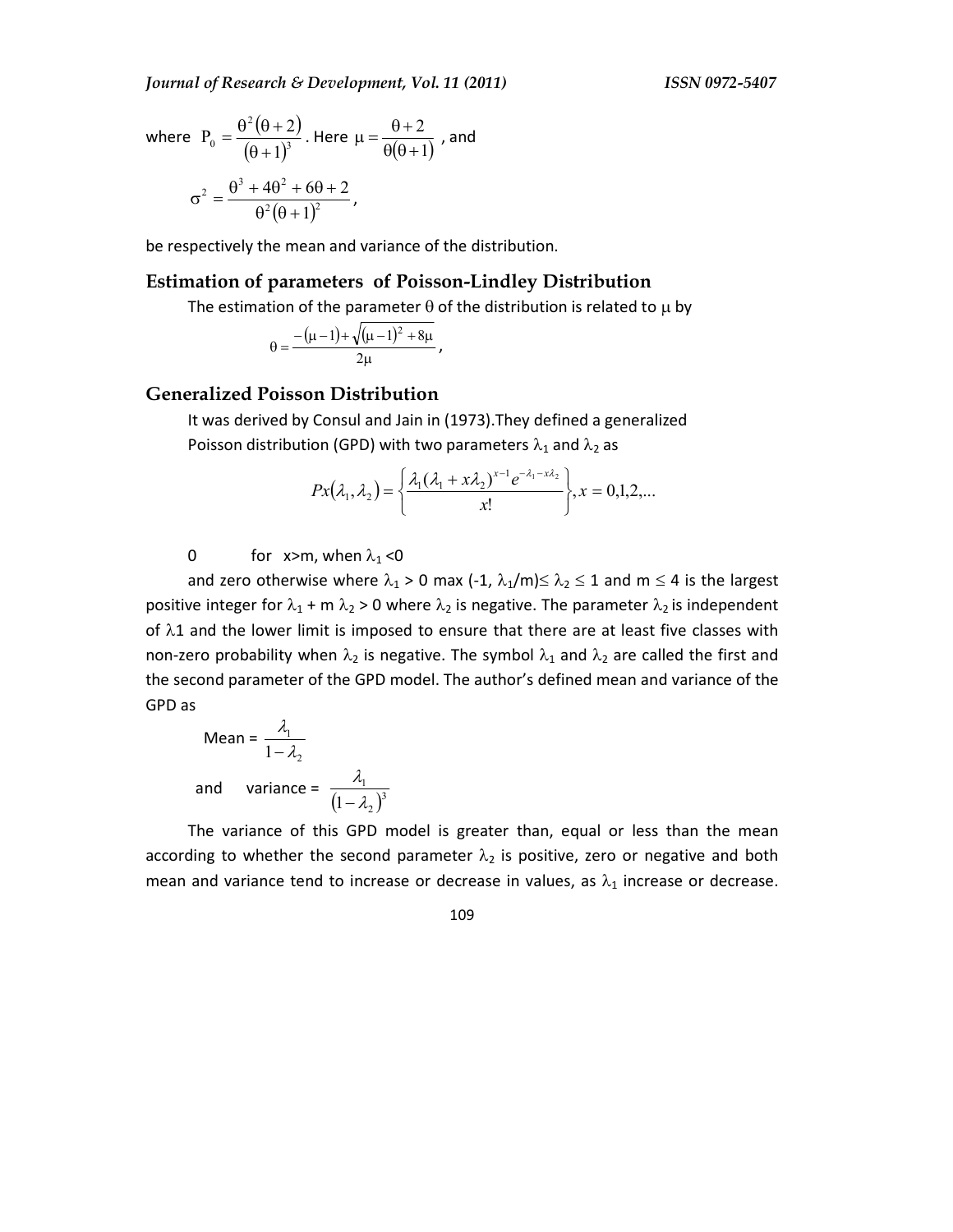Although the GPD model has only two parameters  $\lambda_1$  and  $\lambda_2$  it provides excellent fit to various types of observed data. *Janardan* and *Schacffer* (1977) have applied the GPD models to about 100 different sets of biological mechanisms.

GPD has been found useful in various fields like biology, queuing theory, epidemiology and genetics. Probably due to these reasons it attracted many researchers and so in a very short span of time a number of research papers appeared in the statistical literature. A good account of this can be obtained in Consul (1989). Here it has been found to be a member of *Consul* and *Shenton's* (1972) family of Lagrangian distributions and also of the Gupta (1974) modified power series distributions (MPSD).

#### **Estimation of parameters of Generalized Poisson Distribution.**

Consul and Jain (1973) obtained by moment method estimators for the parameter of GPD in the form as:-

$$
\lambda_1 = \sqrt{\frac{m_1^3}{m_2}} = \sqrt{\frac{x^3}{s^2}}
$$

$$
\lambda_2 = 1 - \sqrt{\frac{m_1}{m_2}} = 1 - \sqrt{\frac{x}{s^2}}
$$

where x or  $m_1$  and  $s^2$  or  $m_2$  are sample mean and sample variance respectively

### **Negative Binomial Distribution (NBD)**

Negative Binomial distribution (NBD) was discussed by Pascal first in 1914 for getting r success and x failures in exactly  $(r + x)$  independent trails, where X is a random variable. The probability mass function of the Negative Binomial distribution (NBD) is given by

$$
P(X = x) = {x + r - 1 \choose r - 1} p^{r} q^{x} , x = 0, 1, 2, ... 0 < p < 1
$$

The mean and variance of NBD are rq/p and rq/p<sup>2</sup>. The NBD provides a good fit to the situation where the mean is always less than the variance. It is the most widely used distribution among the two parameter family of distributions and also found its

$$
110 \\
$$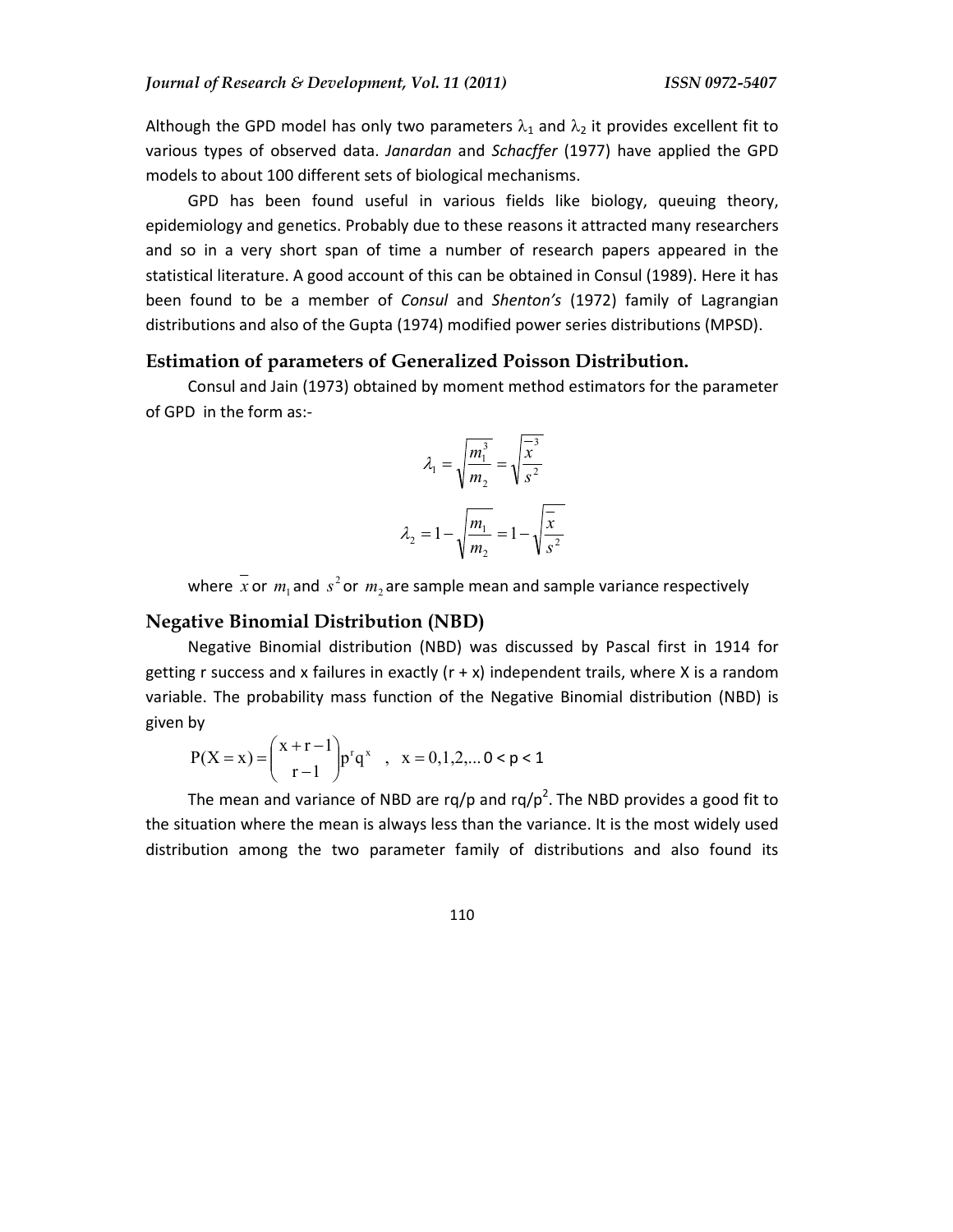application in the biological cases. (Bliss and Fisher, 1953) was the first to NBD to biological data.

#### **Estimation of Parameters of Negative Binomial Distribution**

The estimation of the parameters of NBD by the method of moments given as

$$
\hat{p} = \frac{\mu'_1}{\mu_2}, \text{ where } \mu'_1 = \frac{\Sigma fx}{\Sigma f}, \mu_2 = \frac{\Sigma fx^2}{\Sigma f} - \left(\frac{\Sigma fx}{\Sigma f}\right)^2
$$

$$
r = \frac{p\mu'_1}{q}, \text{ where } q = 1 - p
$$

# **Generalized Negative Binomial Distribution**

*Jain* and *Consul* (1971) defined the Generalized Negative Binomial distribution (GNBD) given by its probability function as:

$$
P(x = x) = \frac{n}{n + \beta x} \left( \frac{n + \beta x}{x} \right) \alpha^{x} (1 - \alpha)^{n + \beta x - x}
$$
  
= 0 for x \ge m such that  $n + \beta x < 0$   
= 0 < \alpha < |; n > 0 and  $|\alpha \beta| <$ |

It is also known as Lagrangian Negative Binomial distribution. The probability model reduces to the binomial distribution when  $\beta$ =0 and m is an integer, and to the negative binomial distribution when  $\beta = 1$ . it also resembles to the Poisson distribution at  $\beta = \frac{1}{2}$  as for this value of  $\beta$  the mean and the variance are approximately equal.

The GNBD is also a member of the Gupta (1974) modified power series distribution (MPSD). It is a member of *Consul* and *Shenton* (1972) Lagrangian probability distribution. *Jain* and *Consul* (1971) obtained the first four moments of GNBD and discussed its various properties

The GNBD model has many important applications in various field of study and is useful in queuing theory and branching process. It has an important use in chemistry in the reaction called polymerization. *Famoye* and *Consul* (1989) considered a stochastic urn model for the GNBD and gave some other interesting application of this model.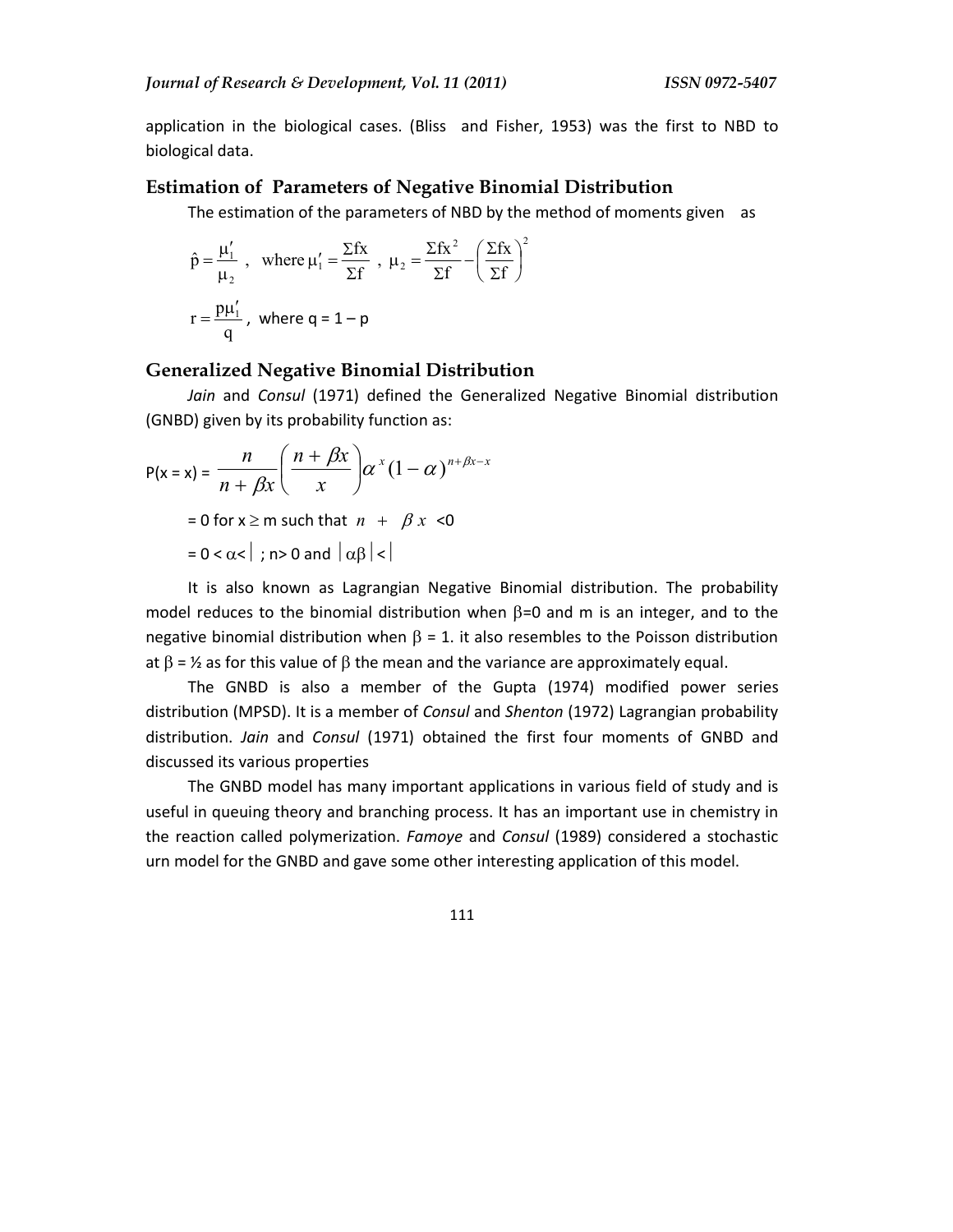*Gupta* (1975) discussed the ML estimation of the GNBD as a particular case of the MPSD. The estimation of parameters by maximum likelihood method becomes tedious as the three likelihood equation come in such a form that don't seem to be easily solvable. However they can be solved using some interaction techniques. But as the moments of GNBD come in the forms, the method of moments of estimation can be used easily.

## **Estimation of Parameter of GNBD Model**

*Jain* and *Consul* (1971) used the method of moments to estimate the GNBD parameters. The first three moments of the distribution namely the mean  $(\mu_1)$ , the variance ( $\mu_2$ ) and the third central moment ( $\mu_3$ ) are respectively

$$
\mu_1 = \frac{n\alpha}{(1 - \alpha \beta)}
$$
  
\n
$$
\mu_2 = \frac{n\alpha(1 - \alpha)}{(1 - \alpha \beta)^3}
$$
  
\nand 
$$
\mu_3 = \frac{n\alpha(1 - \alpha)}{(1 - \alpha \beta)^3} [1 - 2\alpha + \alpha \beta(2 - \alpha)]
$$

From these equations after substitution, we get

$$
n = \mu_1 \left(1 - \alpha \beta\right) / \alpha
$$

$$
\beta = \frac{1}{\alpha} \left[1 - \left(\frac{m_1(1-\alpha)^{\frac{1}{2}}}{m_2}\right)\right]
$$

the roots will be real if  $K \geq 4$ . the value of root lying between 0 and 1 is, therefore given by

$$
\alpha = 2 - \frac{k}{2} + \sqrt{\left(\frac{K^2}{4} - K\right)}
$$

the three moments  $\mu_1$   $\mu_2$  and  $\mu_3$  are replaced by their estimate from the frequency distribution of a sample as

$$
1\\1\\2
$$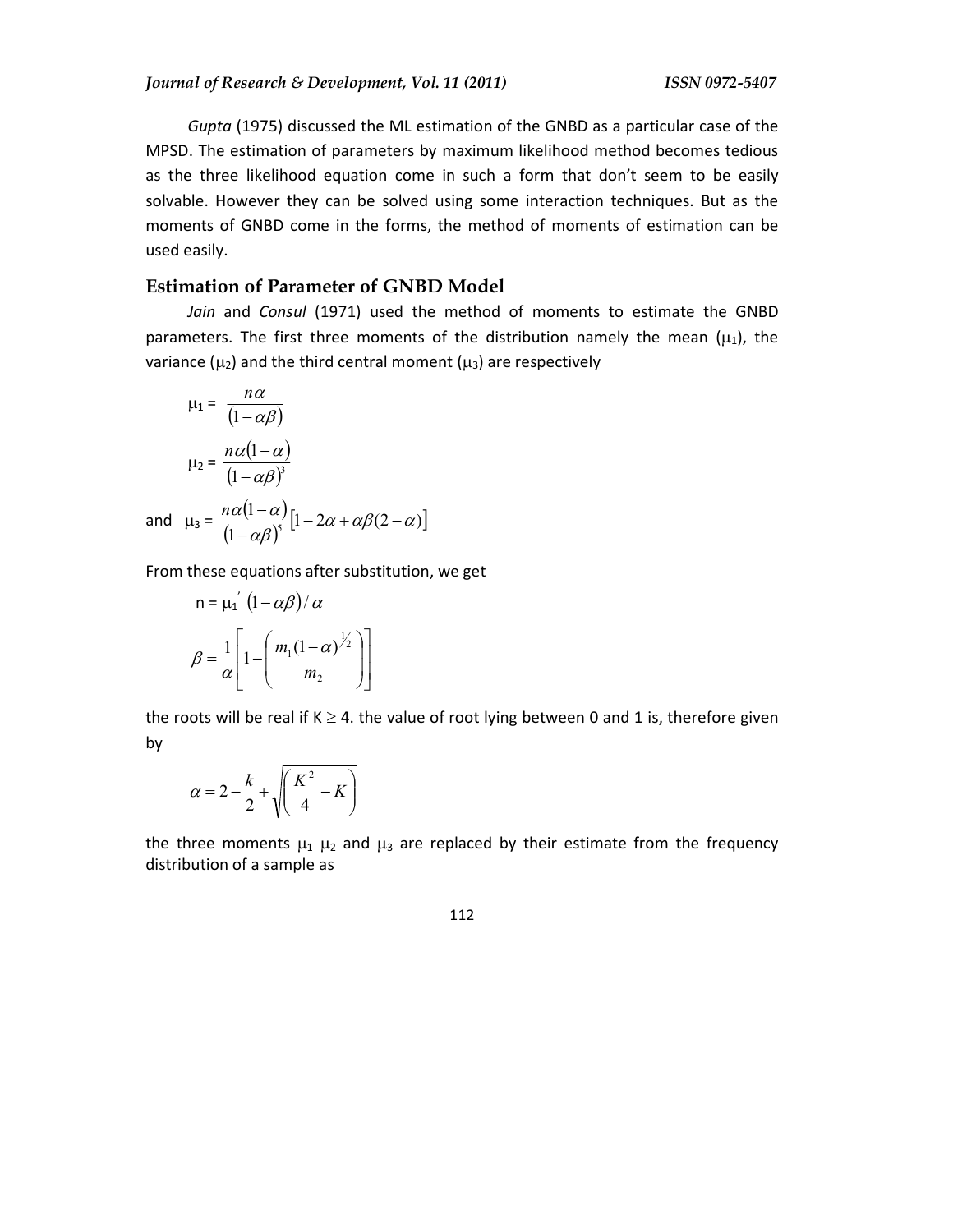$$
\mu_1 = \frac{\sum fx}{N}, N = \sum f
$$
  
\n
$$
\mu_2 = \frac{N(\sum f^2 x) - (\sum fx)^2}{N(N-1)}, N = \sum f
$$
  
\n
$$
\mu_3 = \frac{\sum f^3 x - 3\mu_1(\sum fx^2) + 2N\mu_1}{N}, N = \sum f
$$

From the above equation, the estimates of  $\alpha \beta$  and n can be obtained

# **Goodness of Fit**

The Poisson distribution is used in biological and ecological problems. The Poisson model has been used in very wide range of situations to describe the behavior of living beings. The principal of complete randomness in Poisson distribution is excellent but is not practical for all situations. Various examples can be provided from biological and ecological system where this principle of complete randomness is not sufficient to describe the behavior of livings beings. The Poisson –Lindley, and Generalized Poisson distribution being the generalization of the Poisson distribution can give a reasonably good fit to the data. Because of the versatility of GNBD and GPD lot of work has been done on it.

Firstly here we have tried distribution of 102 spiders under 240 boards. (data of Cole, 1946) . (Table 1)

| <b>No. of Spiders</b> | Observed | <b>PD</b> | <b>PLD</b> | <b>GPD</b> | <b>NBD</b> | <b>GNBD</b> |
|-----------------------|----------|-----------|------------|------------|------------|-------------|
| Per board             | freq     |           |            |            |            |             |
| 0                     | 159      | 157.2     | 158.3      | 159.0      | 156.4      | 158.6       |
| 1                     | 64       | 66.5      | 66.3       | 63.4       | 67.4       | 65.2        |
| 2                     | 13       | 14.2      | 12.8       | 14.6       | 12.2       | 12.6        |
| 3                     | 4        | 2.0       | 2.6        | 3.0        | 3.0        | 13.5        |
| Total                 | 240      | 240       | 240        | 240        | 240        | 240         |

**Table 1:- Distribution of 102 Spiders under 240 boards**.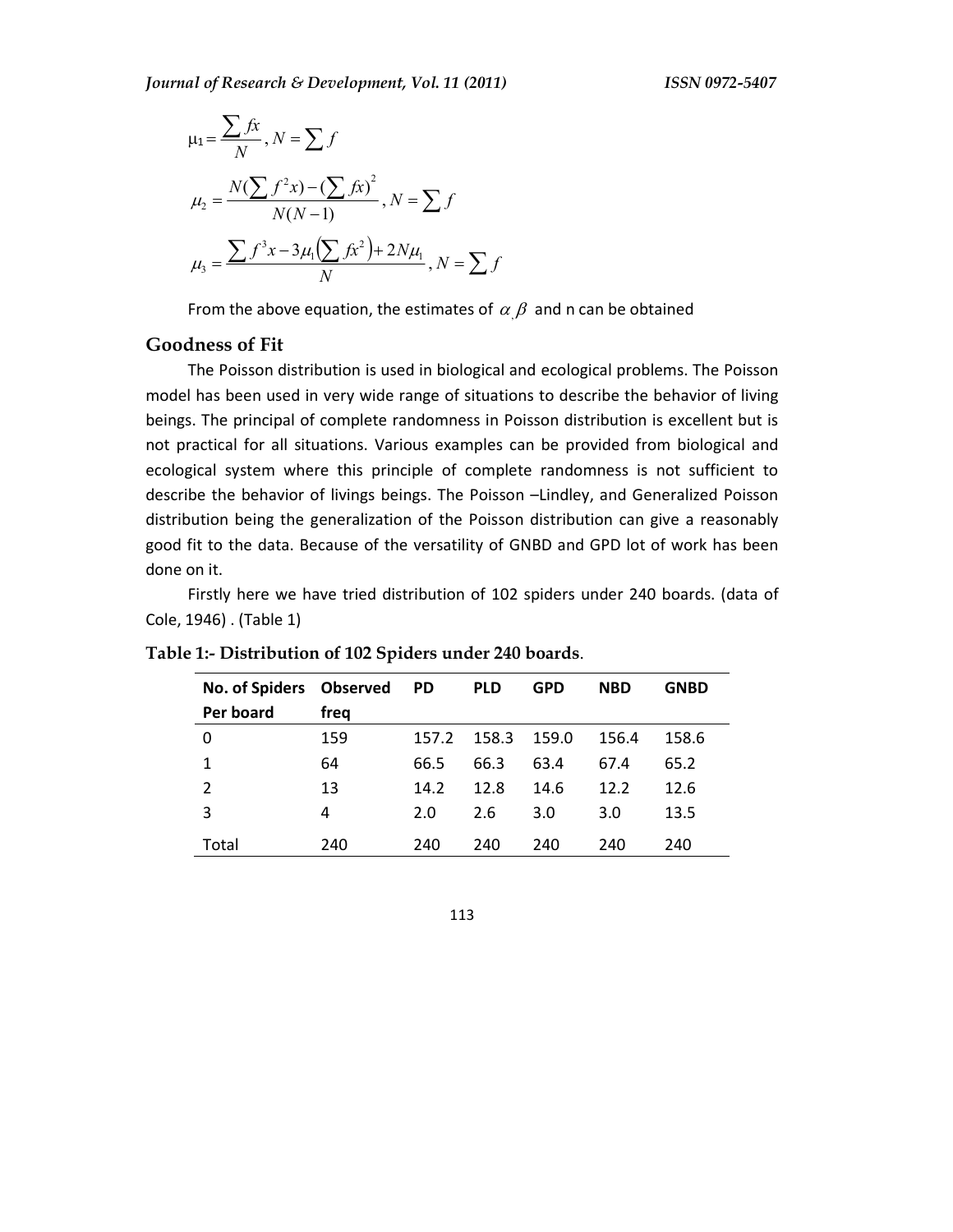*Journal of Research & Development, Vol. 11 (2011) ISSN 0972-5407* 

| Parameters | $\lambda$ =0.425 | $\theta$ =1.620 | $\lambda_1 = .4114$                       | p=0.754 | α=0.731   |
|------------|------------------|-----------------|-------------------------------------------|---------|-----------|
|            |                  |                 | $\lambda_2$ =.0320 r=1.305 $\beta$ =0.970 |         |           |
|            |                  |                 |                                           |         | $n=0.245$ |
| $\chi^2 =$ | 0.785            | 0.384           | 0.294                                     | 0.378   | 0.186     |
| P-value    | 0.853            | 0.924           | 0.961                                     | 0.921   | 0.978     |

The second data which we tried has been collected by the World Health Organization (WHO) in Garki Nigeria ( Molineaux and Gramiccia, 1980) the data of infection with *Plasmodium falciparum* ( Malaria the killer parasite).The distributions has been fitted to the data as. (Table. 2)

**Table 2:- Distribution of infections of 31 infants with Plasmodium falciparum (malaria, the killer parasite).**

| No.               | of                | <b>Observed</b> | <b>PD</b>        | <b>PLD</b>                | <b>GPD</b> | <b>NBD</b> | <b>GNBD</b>      |
|-------------------|-------------------|-----------------|------------------|---------------------------|------------|------------|------------------|
| <b>Infections</b> | freq              |                 |                  |                           |            |            |                  |
| 0                 | 7                 |                 | 3.10             | 3.15                      | 5.12       | 4.29       | 4.89             |
| 1                 | 3                 |                 | 7.14             | 7.00                      | 6.23       | 7.38       | 6.22             |
| $\overline{2}$    | 5                 |                 | 8.24             | 8.12                      | 7.14       | 7.26       | 7.10             |
| 3                 | 10                |                 | 6.33             | 6.45                      | 9.10       | 5.37       | 6.54             |
| 4                 | 4                 |                 | 3.65             | 4.14                      | 7.05       | 3.31       | 3.85             |
| 5                 | $\mathbf{1}$      |                 | 1.70             | 0.97                      | 0.45       | 1.80       | 1.90             |
| 6                 | 0                 |                 | 0.60             | 0.62                      | 0.09       | 0.89       | 0.85             |
| 7                 | $\mathbf{1}$      |                 | 0.24             | 0.12                      | 0.58       | 0.51       | 0.68             |
| <b>Total</b>      | 31                |                 | 31               | 31                        | 31         | 31         | 31               |
| Parameters        | $\lambda = 2.308$ |                 | $\theta = 1.352$ | $\lambda_1 = .584$        |            | $p=0.287$  | $\alpha = 0.625$ |
|                   |                   |                 |                  | $\lambda_2 = .142$ r=8.10 |            |            | $\beta = 0.895$  |
|                   |                   |                 |                  |                           |            |            | $n=0.278$        |
| $\chi^2$ =        | 14.65             |                 | 10.55            | 7.56                      |            | 9.80       | 8.24             |
| P-value           | 0.043             |                 | 0.095            | 0.268                     |            | 0.235      | 0.187            |

The above applications infer that Generalized Poisson distribution and Generalized Negative binomial distribution are applicable in a wider range of varieties of observed biological and ecological data. Thus it seems to be very logical that GPD and GNBD give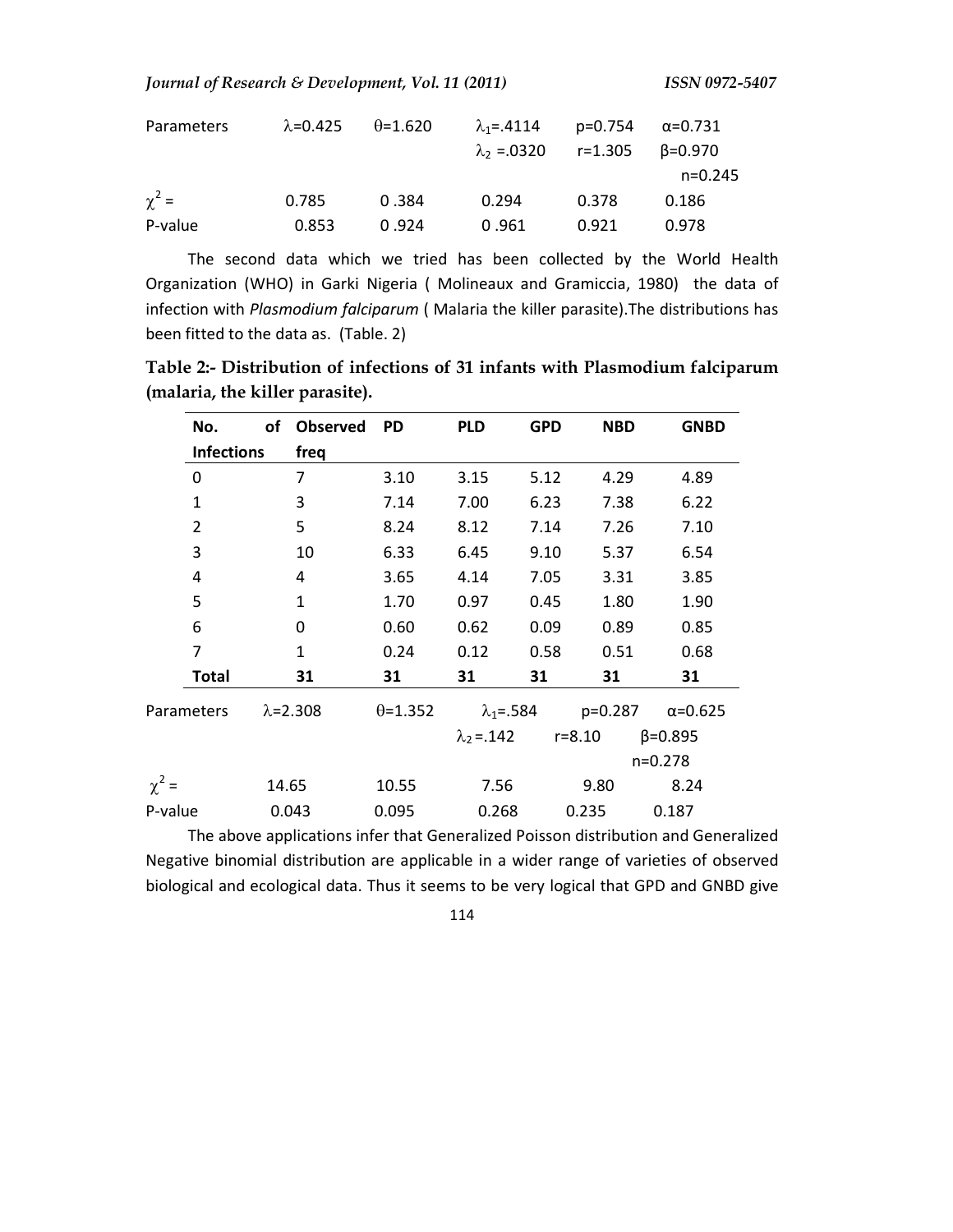comparatively better fits to the data. In table1 the estimate of the parameters in Poisson( $\lambda$ =0.425), P Lindly ( $\theta$ =1.620), GPD( $\lambda$ <sub>1</sub>=.4114,  $\lambda$ <sub>2</sub> =.0320), NBD( p=0.754, r=1.305) and GNBD ( $\alpha$ =0.731,  $\beta$ =0.970, n=0.245) and in table2 the estimate of the parameters in Poisson( $\lambda$ =2.308), P- Lindly ( $\theta$ =1.352) and GPD( $\lambda$ <sub>1</sub>=.584,  $\lambda$ <sub>2</sub> =.142), NBD( p=0.287, r=8.10 ) and GNBD (α=0.625, β=0.895, n=0. 278 ) The computed value of Chi-Square ( $\chi^2$ ) reflected by their p-value further show that non-significant difference occur in table 1 throughout but with varying degree of non –significance slightly higher in GNBD, and followed by GPD . In table2 the computed value of Chi-square( $\chi^2$ ) reflected by their pvalue is significant for PD and PLD and non-significant in GNBD, NBD and GPD. The better fitting by GNBD and GPD infer their superiority over other distributions.

## **REFERENCES**

- Bliss, C.I and Fisher R.A.1953.: Fitting of the Negative binomial distribution to biological data and note on the efficient fitting of the binomial. *Biometrics*, **9**: 176-200.
- Cole, L.C.1946. A theory for analyzing contagiously distributed Populations. *Ecology*, **27**(4),329-249.
- Consul, P.C. 1989. *Generalized Poisson distribution. properties and applications*. Marcel Dekker Inc: New York.
- Consul, P.C. and Jain, G.C.1973. A generalization of the Poisson distribution, *Technometrics*,**15**(4): 791-799
- Consul, P.C. and Shenton, L. R.1972. use of lagrang expansion for generating Generalized Poisson distribution SIAMS*. J. Appl. Math,* **23**(2):239-249.
- Famoye, F. and Consul, P C.1989. Confidence. Internal estimation in the class of modified power series distribution. *Statistics*, **20**(1): 141-148.
- Gupta, R. C.1974. Maximum likelihood estimation of a MPSD and its applications. *Sankhya, Series* B, **36**(3):288-298.
- Janardan, K. G. and Schacffer. D. J. 1977. Models for the analysis of chromosomal aberrations in human leukocytes. *Biometrical J.* **19**(8) : 595- 612 .
- Jain, G. C. and Consul. P. C.1971. A generalized negative binomial distribution. *SIAM. J. Appl,* **21**(4): 501-513.